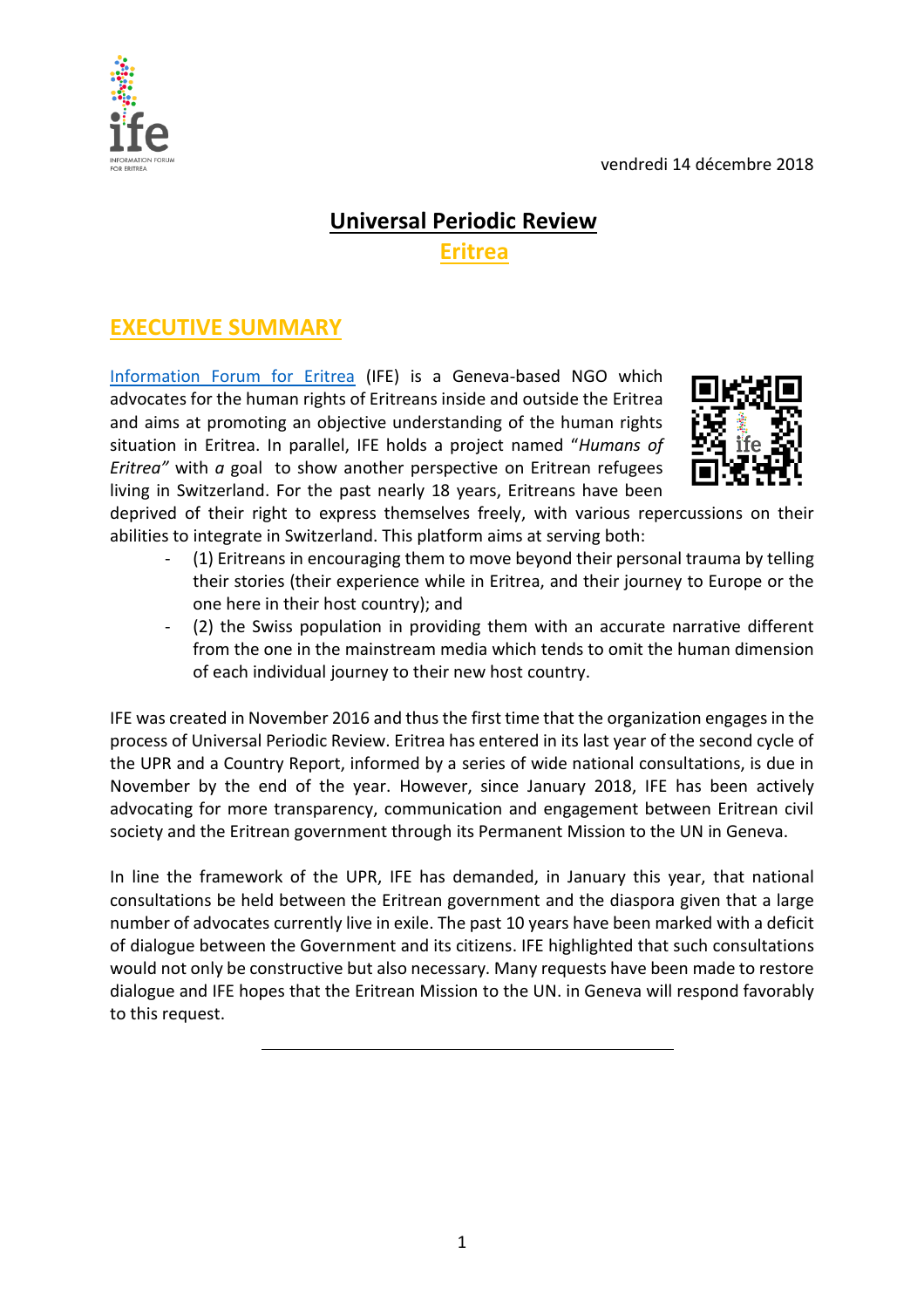

# **RIGHT TO FREEDOMS OF EXPRESSION, OPINION, ASSOCIATION RIGHT TO TAKE PART IN THE CONDUCT OF PUBLIC AFFAIRS RIGHT FOR INDEPENDENT CIVIL SOCIETY TO OPERATE FREELY**

### **Recommendations accepted by Eritrea:**

- *"fully respect the freedoms of expression, opinion, association and peaceful assembly in accordance with Eritrea's obligation under the International Covenant on Civil and Political Rights"<sup>1</sup>*
- *"take policy and other measures which ensure the enjoyment of freedom of expression, opinion and assembly"<sup>2</sup> .*
- "*ensure a conducive climate to the work of human rights defenders, civil society activists and journalists" 3*

#### **Developments since the acceptance of the UPR recommendations:**

While some timid progress has taken place, since the last session, Eritrea has unfortunately not complied with its international obligations vis-a-vis the Covenant on Civil and Political Rights. The situation of human rights in the country hasn';t improved with human rights defenders, civil society activists and journalists still facing hostilities from the authorities.

There has been no policy or other measures to ensure the freedoms of expression, opinion and assembly as recommended by Tunisia.

- 1. As an example, in October 2017, the Government of Eritrea denied a permit for peaceful demonstrators protesting against the closure of the Al Diaa Islamic School<sup>4</sup> in Asmara. In violation of the right to freedom of assembly, military police intervened by arresting and imprisoning young and older protestors alike. A month later, Haji Mussa, a "[respected](https://www.csw.org.uk/2018/03/06/press/3858/article.htm) [Eritrean Muslim elder died in detention](https://www.csw.org.uk/2018/03/06/press/3858/article.htm)"<sup>5</sup> after resisting the closure of the school and upholding his religious beliefs. In addition to being denied his freedom of expression, opinion and assembly, Haji Mussa and other protesters were also deprived the right to liberty and security and the right to a fair trial for their unlawful arrest.
- 2. Another example which proves the unfavorable existing climate is the dearth of mechanisms available not only for human rights defenders but also for ordinary citizens.

j

<sup>&</sup>lt;sup>1</sup> Recommendation made by Belgium [122.160](https://www.upr-info.org/sites/default/files/document/eritrea/session_18_-_january_2014/recommendations_and_pledges_eritrea_2014.pdf)

<sup>2</sup> Recommendation made by Botswana [122.162](https://www.upr-info.org/sites/default/files/document/eritrea/session_18_-_january_2014/recommendations_and_pledges_eritrea_2014.pdf)

<sup>3</sup> Recommendation made by Tunisia [122.168](https://www.upr-info.org/sites/default/files/document/eritrea/session_18_-_january_2014/recommendations_and_pledges_eritrea_2014.pdf)

<sup>4</sup> [Reuters: Eritrea arrests hundreds of perceived opponents : UN](https://www.reuters.com/article/us-eritrea-arrests/eritrea-arrests-hundreds-of-perceived-opponents-u-n-idUSKCN1GQ2IV)

<sup>5</sup> [CSW: Respected Eritrean Muslim Elder dies in detention](https://www.csw.org.uk/2018/03/06/press/3858/article.htm)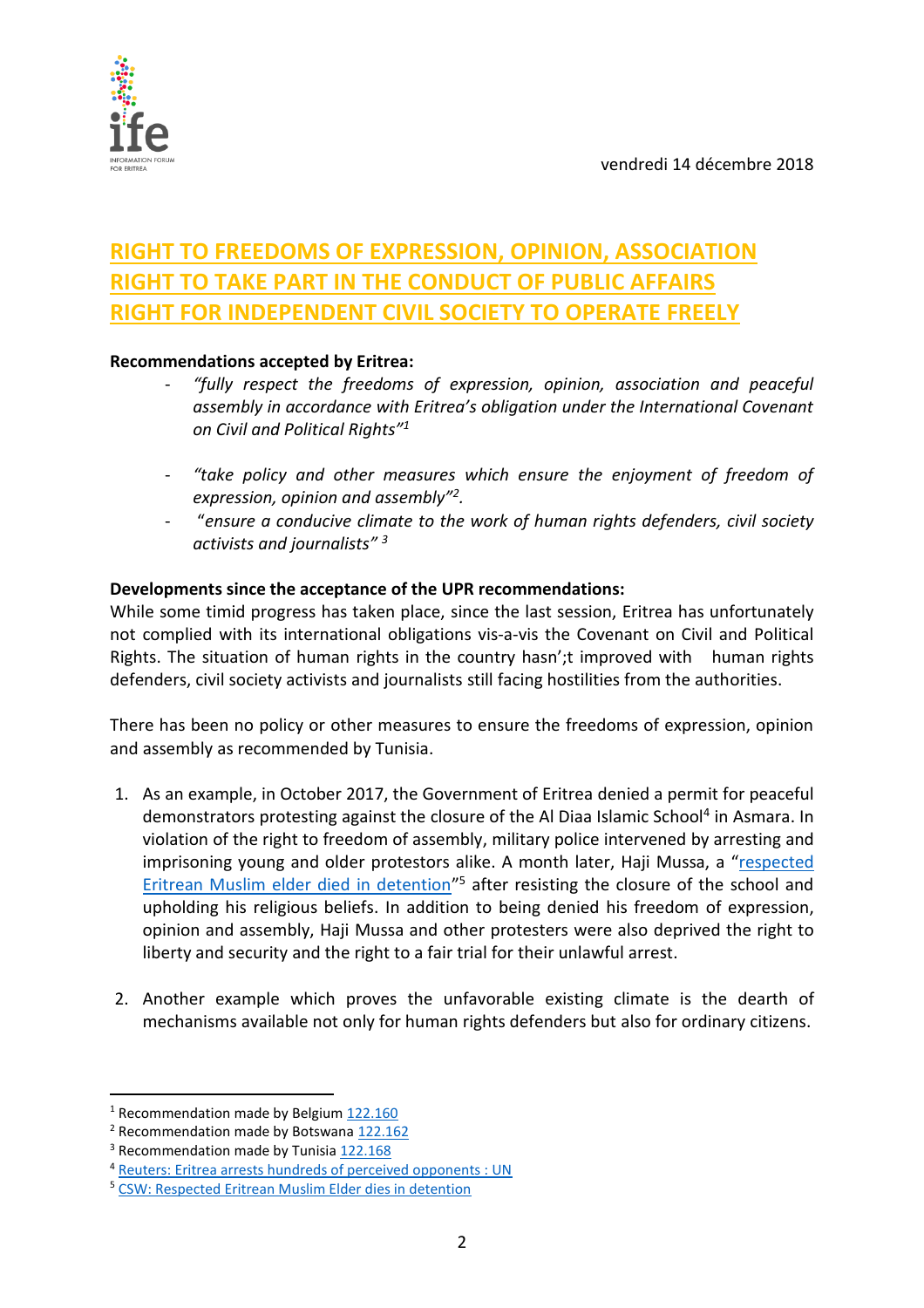

As a proof, in 2015 and 2016, the government of Eritrea demolished at least 2,398 houses<sup>6</sup>. The victims of these demolitions have still not been able to challenge the demolition of their houses because of lack of appropriate mechanism for such remedies. As a signatory tothe International Covenant on Civil and Political Rights, Eritrea shall ensure that individuals have access to effective recourse and remedies when violations occured independently of the fact that the violator is a state actor. The right to adequate housing has been violated for nearly 14,388<sup>7</sup> individuals. The current judiciary fails to recognize their rights before a court of law and the absence of independent NGOs and/or credible civil society organizations also compounds the amount of ordinary civilians who are vulnerable and in search of compensation compensation.

### **RECOMMENDATIONS**

- $\cdot$  Speed up the process in creating a robust legal framework for civilians (1) to express their grievances, (2) to freely disseminate ideas and opinions, (3) to take part in the public affairs of the country, and (4) to form and join political parties;
- \* Take concrete measures for the representation of interest groups in the administration;
- $\cdot$  Undertake without delay the establishment of independent institution which monitors human rights violations;
- Lift the 2005 law which imposes one million US dollar fees for local NGOs and two million US dollar fees for international NGOs<sup>8</sup>.
- $\cdot$  Establish and/or reinstate the legislative and regulatory framework regarding the right of peaceful assembly and of association;

## **IMPLEMENTATION OF THE ERITREAN CONSTITUTION RIGHT TO A FAIR TRIAL RESPECT FOR THE RULE OF LAW**

#### **Recommendations accepted by Eritrea:**

"apply all the provisions of the Constitution relevant to human rights and the rule *of law"<sup>9</sup> ;*

 $\overline{a}$ 

<sup>6</sup> Report of the Special Rapporteur on the situation of HR in Eritrea, Sheila B. Keetharuth, June 2018 "Access to affordable and adequate housing", paragraph 84

<sup>&</sup>lt;sup>7</sup> Report of the Special Rapporteur on the situation of HR in Eritrea, Sheila B. Keetharuth, June 2018 "Access to affordable and adequate housing", paragraph 89

<sup>8</sup> Report of the COI on Eritrea (June 2015) page 150, paragraph 583

<sup>&</sup>lt;sup>9</sup> Recommendation made by Tunisia [122.31](https://www.upr-info.org/sites/default/files/document/eritrea/session_18_-_january_2014/recommendations_and_pledges_eritrea_2014.pdf)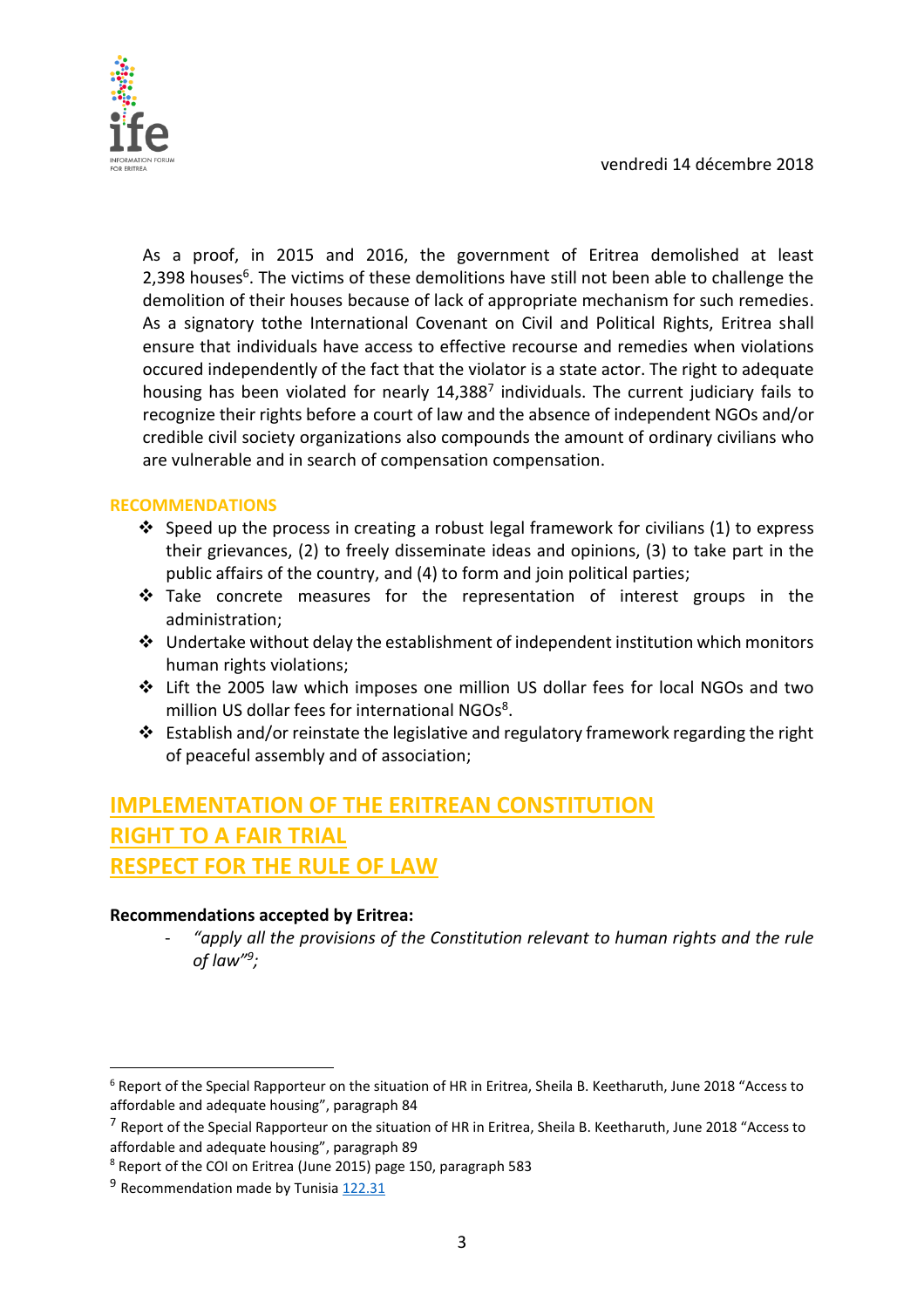

- *"take urgent steps to promulgate and implement its national Constitution guaranteeing universally accepted recognized fundamental human rights for all citizens and the rest of its population" 10*

### **Developments since the acceptance of the recommendations:**

#### Constitution

Since the last session, Eritrea has not made any constructive, tangible and transparent steps towards implementing the 1997 Constitution or drafting a new Constitution as announced by the President of Eritrea in 2014<sup>11</sup>.

#### Judiciary

The decisions of the judiciary continue to be largely influenced by the Office of the President which appoints, reassigns and dismisses judges. Despite the efforts made by the UN and the large funds provided by European Member States to improve the administration of justice, the lack of its independence puts civilians at the mercy of a system where mechanisms for accountability of government and public officials do not exist.

A clear road map for the Government to reform the justice and the entire penal chain is of a paramount importance at this junction.

#### National Assembly

The last time the National Assembly was seated was in 2002. Laws are adopted by government decrees or "proclamations". The absence of consultation with the people's interests through unilateral, and often draconian, decisions taken by the Office of the President, have numerous harmful repercussions at micro and macro levels.

1. On November 3, 2015, the Eritrean government announced that a new currency would be issued and that a six-week deadline would be given to Eritreans to change from the old Nakfa into the new one. The reasons given to justify this reform were (1) to fight black market, (2) to fight inflation, (3) to increase currency circulation and (4) to fight contraband and corruption<sup>12</sup>.

Two years later, the government unilaterally adopted another policy which lead to the sudden closure of hundreds of businesses across the capital city $13$ . These business closures came about as a result of the near-impossible monthly 5000 Nakfa deposits mandated by authorities that business owners could not realistically supply. Licenses were subsequently withdrawn by authorities. Large hotels and restaurants were

 $\overline{a}$ 

<sup>&</sup>lt;sup>10</sup> Recommendation made by Ghan[a 122.41](https://www.upr-info.org/sites/default/files/document/eritrea/session_18_-_january_2014/recommendations_and_pledges_eritrea_2014.pdf)

<sup>11</sup> [Interview of President Isayas Afeworki](https://www.youtube.com/watch?v=Pj1zSt7kQ9Q)

<sup>12</sup> Awate [: Eritrea's new capital and social control through currency change](http://awate.com/eritreas-new-capital-and-social-control-through-currency-change/)

<sup>13</sup> MartinPlaut : Eritrea [: government closes many businesses for 'failing to follow financial regulations'](https://martinplaut.wordpress.com/2017/12/14/eritrea-government-closes-many-businesses-for-failing-to-follow-financial-regulations/)